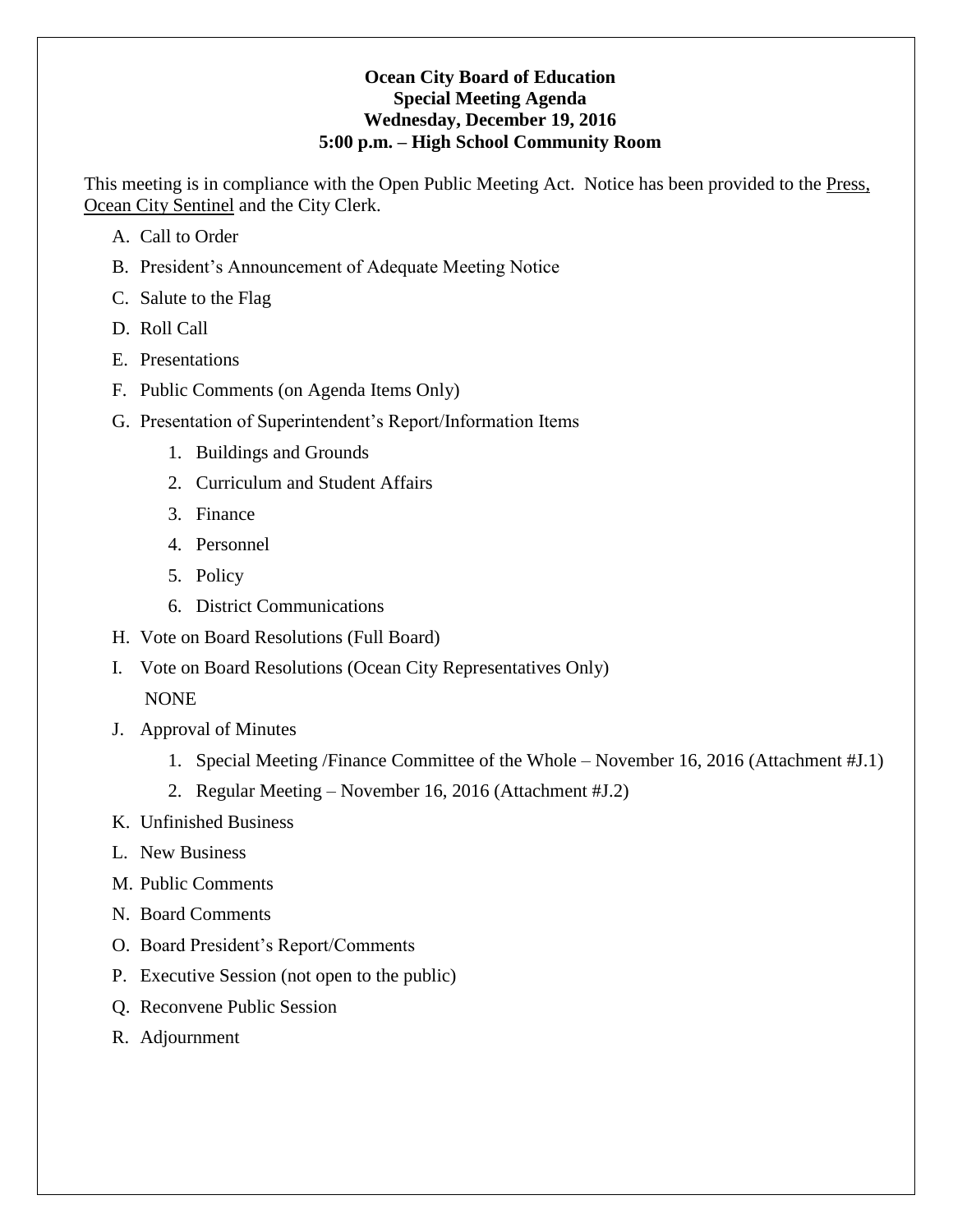#### **OFFICE OF THE SUPERINTENDENT OF SCHOOLS**

**TO:** Ocean City Board of Education

### **FROM: Dr. Kathleen Taylor, Superintendent of Schools**

**RE:** December 19, 2016 Special Board Meeting

**MOTION:** Based on the recommendation of the Superintendent of Schools, the following resolutions are presented for formal approval by the Board of Education.

#### **1. Buildings and Grounds**

A. Use of Facilities

|               | The Board approves the following requests for the use of the High School: |
|---------------|---------------------------------------------------------------------------|
| Requested By: | Rowan University                                                          |
| Use:          | Intra-squad Scrimmage                                                     |
| Dates/Times:  | August 19, 2017 (Sat), 8:00AM-1:00PM                                      |
| Rooms:        | <b>Locker Rooms and Exterior Rest Rooms</b>                               |
| Fee:          | No charge                                                                 |
| Requested By: | <b>National Multiple Sclerosis Society</b>                                |
| Use:          | Bike to Shore Ride 2017                                                   |
| Dates/Times:  | September 22, 2017 (Fri), 8:00AM-5:00PM – set up                          |
|               | September 23, 2017 (Sat), 8:00AM-10:00PM - event                          |
|               | September 24, 2017 (Sun), 3:00AM-12:00PM - event                          |
| Rooms:        | Auxiliary Gym (in the event of rain), Cafeteria and Kitchen               |
| Fee:          | \$4,375.00                                                                |
|               |                                                                           |

## Informational Items

#### Fire Drills

| Ocean City High School                          | November 14, 2016 |
|-------------------------------------------------|-------------------|
| Ocean City Intermediate School November 2, 2016 |                   |
| Ocean City Primary School                       | November 15, 2016 |

| <b>Security Drills</b>                           |                   |
|--------------------------------------------------|-------------------|
| Ocean City High School                           | November 17, 2016 |
| Ocean City Intermediate School November 21, 2016 |                   |
| Ocean City Primary School                        | November 16, 2016 |

- **Discussion**
- Buildings and Grounds Committee Report Mr. Oves, Chairperson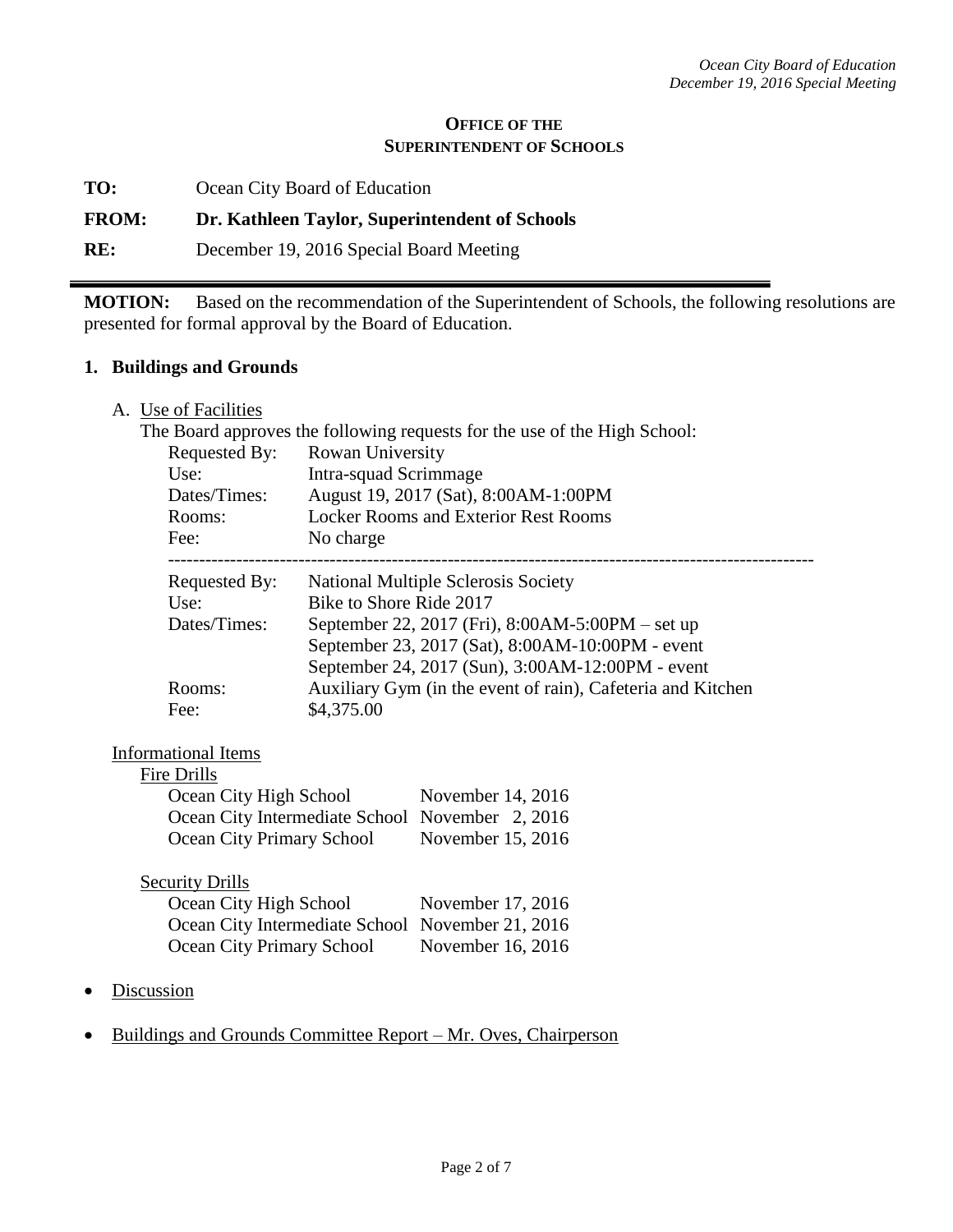## **2. Curriculum and Student Affairs**

- A. High School Field Trip Request (Attachment #2.A) The Board approves the attached High School Field Trip list.
- B. Program of Studies High School (Attachment #2.B) The Board approves the attached High School Program of Studies for the 2017-18 school year.
- C. Elementary and Secondary Education Act (ESEA)Action Plan The Board approves the submission to the County Office the District, High School and Intermediate School action plans to increase the student participation rate in state assessments.
- D. Harassment, Intimidation, and Bullying (HIB) Case Finding (Attachment #2.D) The Board adopts and approves Harassment, Intimidation and Bullying (HIB) Case Finding as reported in the attached.

Informational Items (Attachments) Out-of-School Suspension Reports for November 2016

- **Discussion**
- Curriculum and Student Affairs Committee Report Mrs. McAlister, Chairperson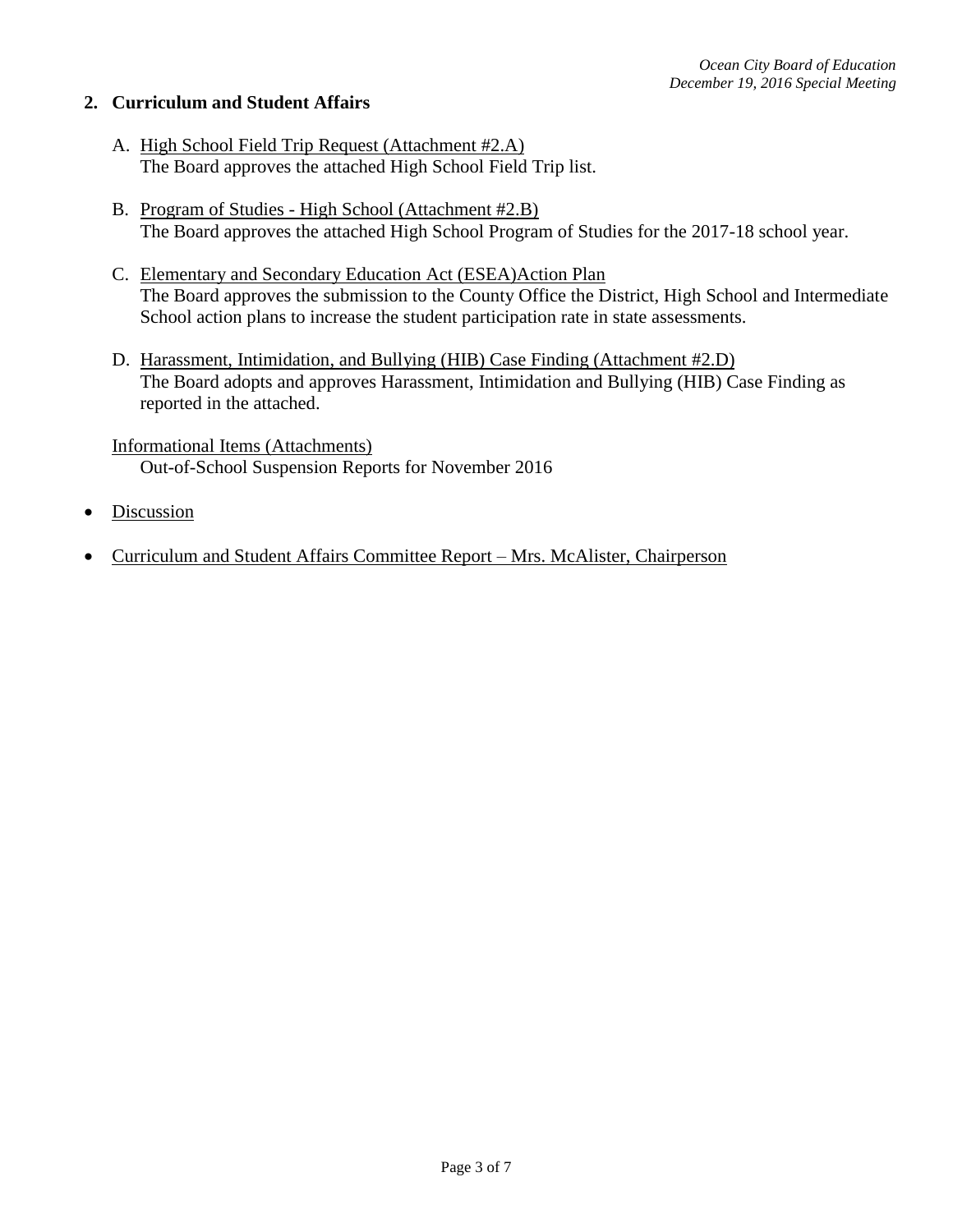## **3. Finance**

- A. Bill List (Attachment #3.A) The Board ratifies the payment of bills for December 2016 in the amount of \$3,379.821.92.
- B. Secretary and Monthly Cash Reconciliation Reports (Attachment #3.B) The Board approves the Board Secretary's Monthly Financial Report and the Monthly Cash Reconciliation Report for October 2016.
- C. Line Item Transfers (Attachment #3.C) The Board approves the revenue and appropriation transfers for October 2016. The Board also acknowledges receipt of the State of NJ mandated transfer reconciliation form for October 2016.
- D. Travel & Expense Reimbursement (Attachment #3.D) The Board approves the December 2016 list of Board of Education Members and School District Staff travel and related expense reimbursements.
- E. 2015-16 Annual School District Audit

After reviewing and discussing the annual School District Audit with the auditor, the Board accepts the Comprehensive Annual Finance Report (CAFR) and the Auditor's Management Report on Administrative Findings - Financial, Compliance and Performance for the 2015-16 school year as prepared by Ford, Scott and Associates, LLC. There are no audit findings.

F. Donation

The Board accepts a donation of supplies to make peanut butter and jelly sandwiches for the Atlantic City Rescue Mission from Aramark. Students from the Ocean City Intermediate School PB&J Club and Ocean City High School Key Club will join and prepare the sandwiches. The approximate value of the donation is \$100.

**Discussion**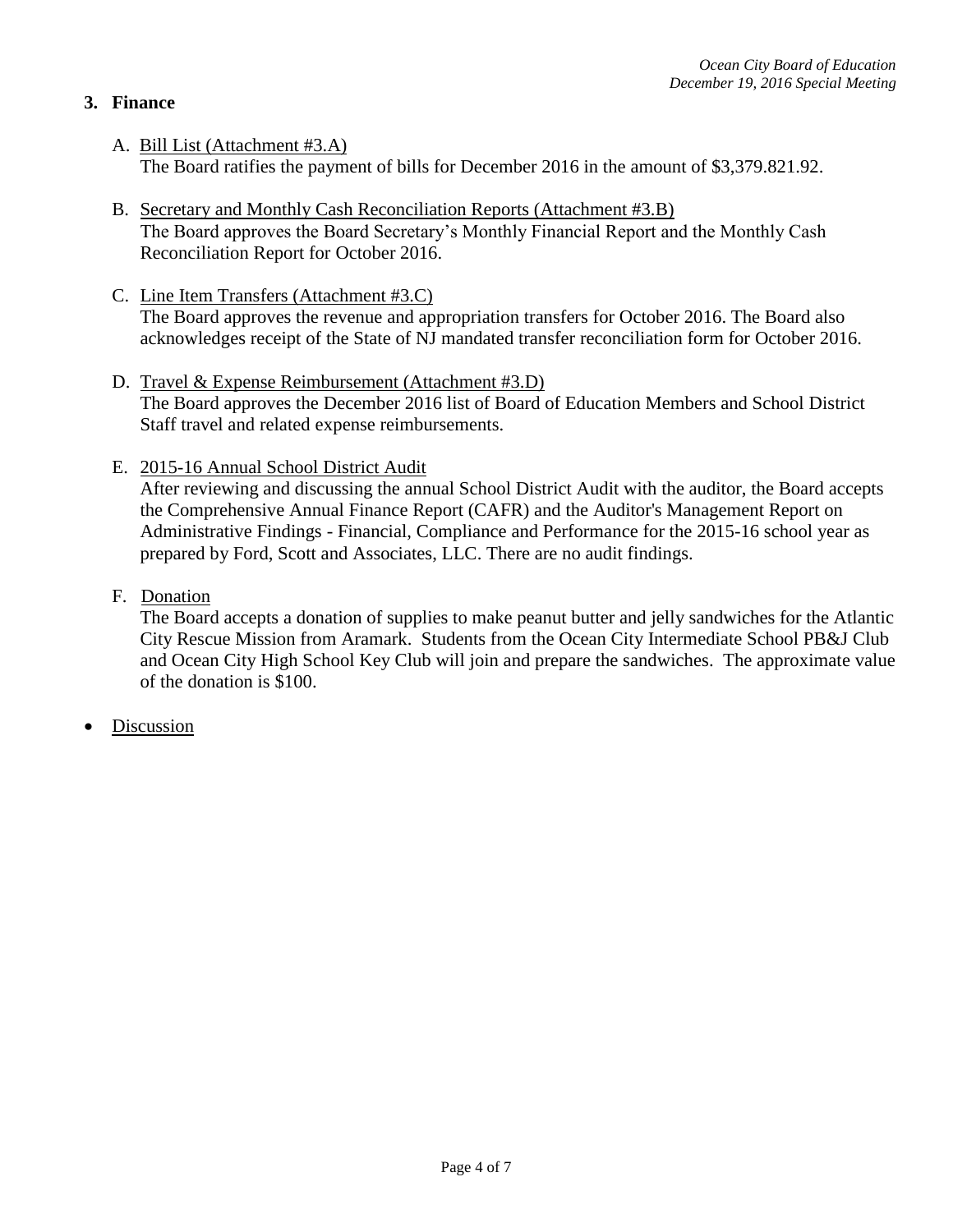- **4. Personnel** (All motions are upon Superintendent's recommendation:)
	- A. Substitutes and Sporting Event Workers (Attachment #4.A) roll call vote The Board approves the attached criminal history approved/HIB trained substitutes and sporting event workers for the 2016-17 school year.
	- B. New Hire District Supportive Staff roll call vote The Board approves Raymond Conover, special education aide, effective January 3, 2017 through June 30, 2017, step 1, 7 hours per day, \$20,892 (pro-rated) (includes \$600 educational stipend).
	- C. New Hire District Supportive Staff roll call vote The Board approves Jordan Caplan, special education aide, effective January 3, 2017 through June 30, 2017, step 1, 7 hours per day, \$20,892 (pro-rated) (includes \$600 educational stipend).
	- D. High School Coaches, Stipends and Volunteers (Attachment #4.D) roll call vote The Board approves the attached High School coaches, stipends and volunteers for the 2016-17 school year.
	- E. Extended Leave of Absence High School Certificated Staff (Attachment #4.E) roll call vote The Board approves employee #0204, an extended paid leave of absence from November 29, 2016 through December 23, 2016, with an expected return date of January 3, 2017.
	- F. Extension for Short-Term Leave Replacement High School Certificated Staff roll call vote The Board ratifies George Plamantouras, short-term leave replacement High School teacher, an extension through December 2, 2016, at a stipend of \$160 per diem.
	- G. Short-Term Leave Replacement High School Certificated Staff roll call vote The Board approves Daniel Murray, short-term leave replacement High School Teacher of Social Studies, effective December 15, 2016 through January 10, 2017, at a stipend of \$160 per diem.
	- H. Short-Term Leave Replacement High School Certificated Staff roll call vote The Board approves Linda Spengler, short-term leave replacement High School Teacher of Family and Consumer Science, effective January 9, 2017 through on or before April 7, 2017, at a stipend of \$160 per diem (pending criminal history approval).
- Discussion
- Negotiations Committee Report Mr. Bauer, Chairperson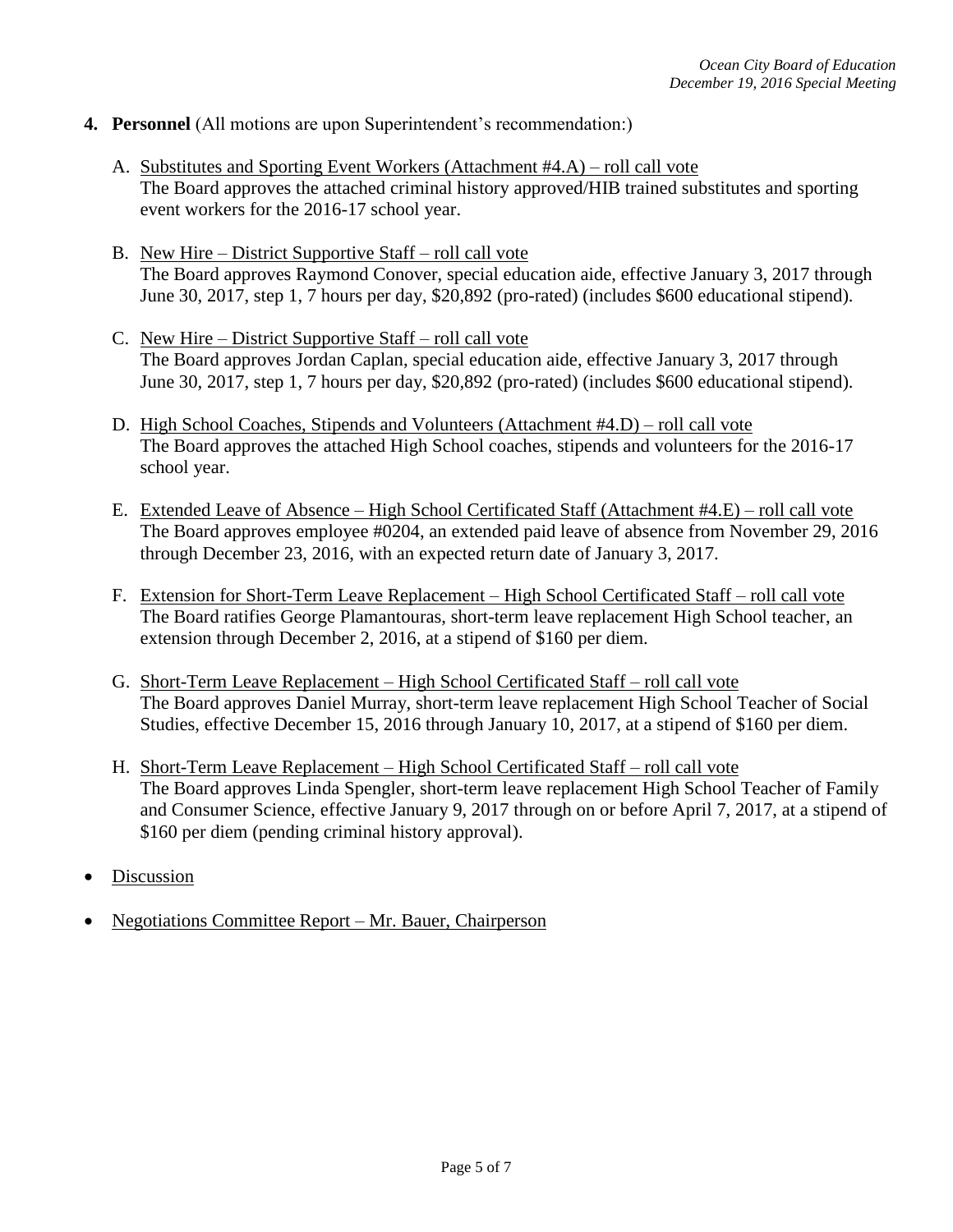# **5. Policy**

- A. QSAC Equivalency Application (Attachment #5.A) The Board authorizes the District's submission of the QSAC Equivalency Application.
- Discussion
- Policy Committee Report Mrs. Prettyman, Chairperson